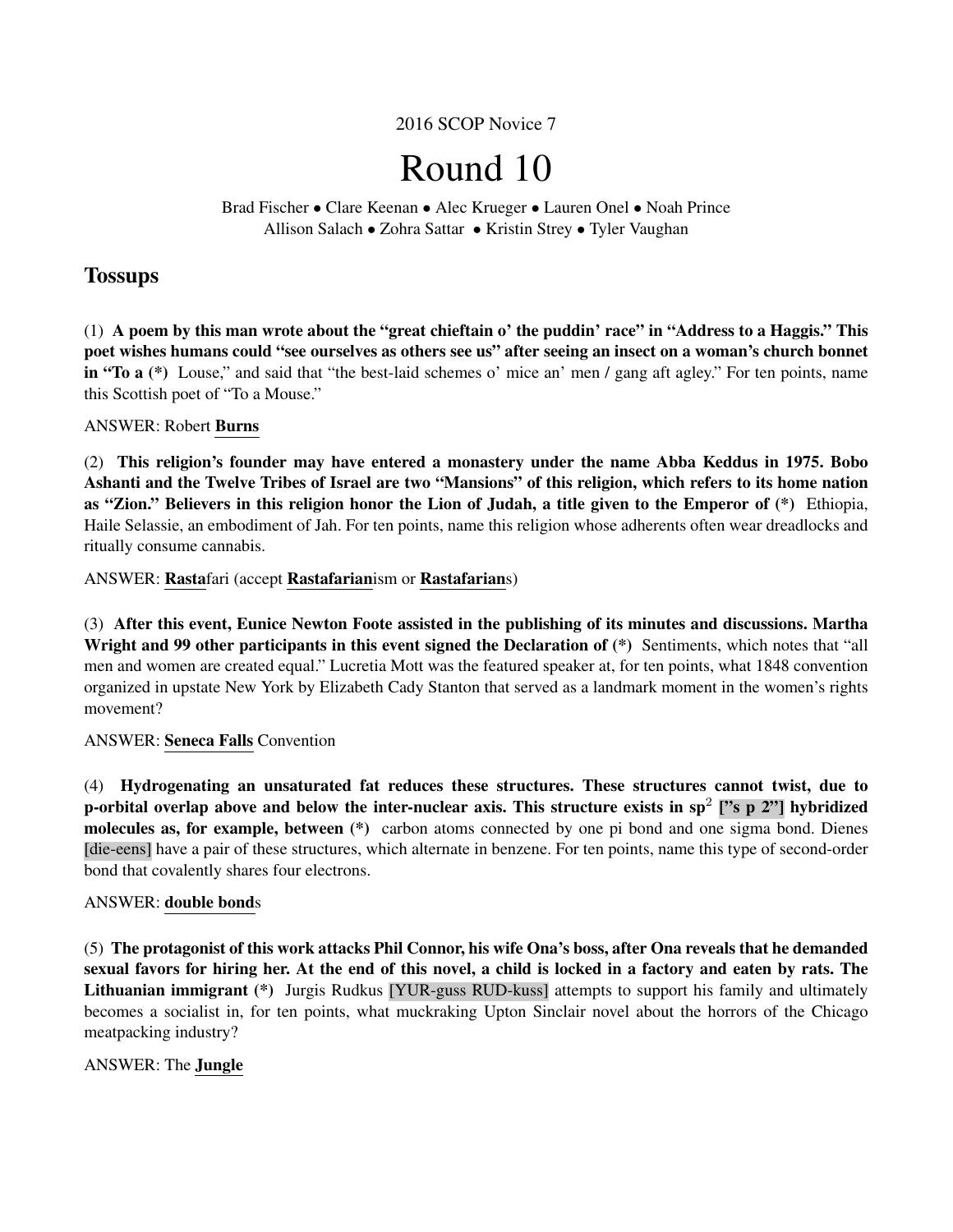(6) In September 2016, a mural depicting this state's governor as a Klansman was replaced with one with Mickey Mouse ears, though the phrase "Racist homophobe moron governor" remained. This state's governor was criticized in January 2016 for claiming that (\*) "D-Money, Smoothie, [and] Shifty [...] come up here" and "sell their heroin." Paul LePage is the current governor of, for ten points, what New England state whose largest city is Portland and whose capital is Augusta?

# ANSWER: Maine

(7) Harlow Shapley argued that this entity was the entire Universe at a 1920 "Great Debate" with Heber Curtis. Shortly after that debate, Edwin Hubble proved that this entity was not unique and estimated the distance to its nearest neighbor, then listed as a spiral  $(*)$  nebula in the Messier catalog. The Orion Arm is part of this system, which is on a collision course with Andromeda. For ten points, name this Local Group galaxy that contains the Solar System.

ANSWER: Milky Way (prompt on "the galaxy" before "galaxy" is read; do not accept or prompt on the solar system)

(8) This location hosts a basalt stele depicting a Babylonian king receiving a law code. The law code of Hammurabi is owned by this museum, whose Daru staircase is home to the *Winged Victory of Samothrace*, and its court is dominated by an (\*) I.M. Pei-designed glass pyramid. Millions of visitors annually view a portrait of the smiling Lisa Gherardini in, for ten points, what Parisian museum that hosts *Liberty Leading the People* and the *Mona Lisa*?

# ANSWER: Musée du Louvre

(9) A number is algebraic if it is the root of a polynomial with these numbers as coefficients. This subset of the real numbers is densely ordered and countably infinite; that is, there are infinitely many of these numbers between any two of them, and you can list them, *unlike* a complement set that includes (\*) pi and the square root of two. For ten points, name this type of number whose decimal expansion either terminates or repeats and which *can* be written as a fraction.

#### ANSWER: rational numbers

(10) This man notes that "honor is the delight of men when they are old and useless" according to a speech recorded by Thucydides. This man's sons, Paralus and Xanthippus, died of a plague that killed him a few months later. In peaceful times, this leader hired (\*) Phidias to sculpt a statue of Athena for the Acropolis. For ten points, name this statesman who delivered a funeral oration after the first year of the Peloponnesian War and led during the Golden Age of Athens.

#### ANSWER: Pericles

(11) An opera set in this country opens "We believed that matter can be neither created nor destroyed, but only altered in form." A leader of this country, along with his wife and an advisor, travel on the (\*) *Spirit of '76* in another opera. The composer of *Doctor Atomic* wrote *On the Transmigration of Souls* as a memorial for a tragedy that took place in this country in 2001. For ten points, name this home country of John Adams, the composer of *Nixon in China*.

# ANSWER: United States of America (accept America)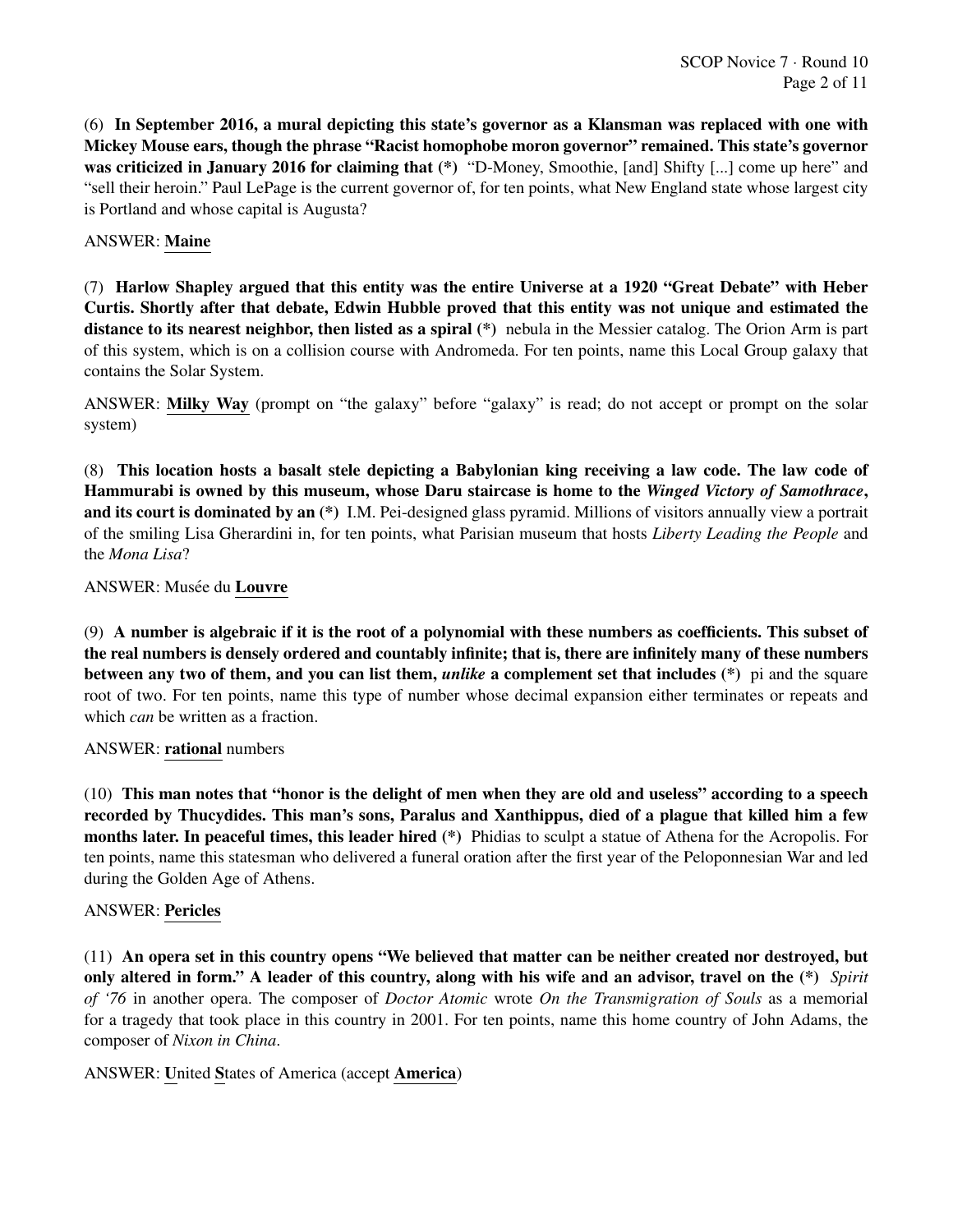(12) This statement can be derived mathematically from Gauss's Law in a sphere, which explains why its namesake constant is 1 over 4 pi times the permittivity of free space. This statement was derived experimentally using a (\*) torsion balance. This inverse-square law has a constant factor of 8.99 times 10 to the 9th power. For ten points, name this physical law describing the force between charged particles, named for a French scientist.

ANSWER: Coulomb's Law

(13) This novel's protagonist learns that his sister, Gertrude, has become a prostitute after he receives a letter from Theophilus Msimangu. Mr. Carmichael defends Johannes and Absalom in court after they are accused of robbing and murdering Arthur (\*) Jarvis, a white man in Johannesburg. Stephen Kumalo's son is executed in, for ten points, what Alan Paton novel set in pre-Apartheid South Africa?

ANSWER: Cry, the Beloved Country

(14) In this song's music video, a stationary crowd of people dons 3-D glasses, then lets the singer crowdsurf above them with his acoustic guitar. Its singer lists a "beautiful Castillo" [cast-ee-oh] among his possessions, then pleads in this song's chorus, "Give me one good (\*) reason/why I should never make a change." For ten points, name this hit song by George Ezra, who would give up "my hidden treasure chest" and "my house in" the title European city.

# ANSWER: Budapest

(15) These people were systematically burned out of their residences by Jurgen Stroop's men during a 1943 uprising. Over 900 of these people aboard the *St. Louis* were turned away from the United States and Canada. Millions of these people lived in (\*) *shtetls* in Eastern Europe until they were forced into ghettos by the Gestapo. For ten points, name this religious group, six million members of which were killed in the Holocaust.

ANSWER: Jewish people (accept word forms like Jews)

(16) This city is home to Maximo Gomez Park, where people have played competitive dominoes for decades. This city's Coconut Grove neighborhood includes its highest natural point, at 24 feet above sea level. In March, a neighborhood in this city celebrates the (\*) Calle Ocho festival; that neighborhood is the center of a community of immigrants from an island country 200 miles south. Little Havana is a neighborhood of, for ten points, what city in southeastern Florida?

#### ANSWER: Miami, Florida

(17) This location contains the Fields of Asphodel, and one of this land's judges, Rhadamanthus, ruled the region of Elysium in this land. Tantalus was unable to reach food or water in this location, which contains a descent into (\*) Tartarus. Eating part of a pomegranate forces Persephone to stay in this location for part of every year. For ten points, name this Greek underworld ruled by a namesake death god.

ANSWER: Hades (accept Greek underworld until it is read; prompt on "underworld" alone)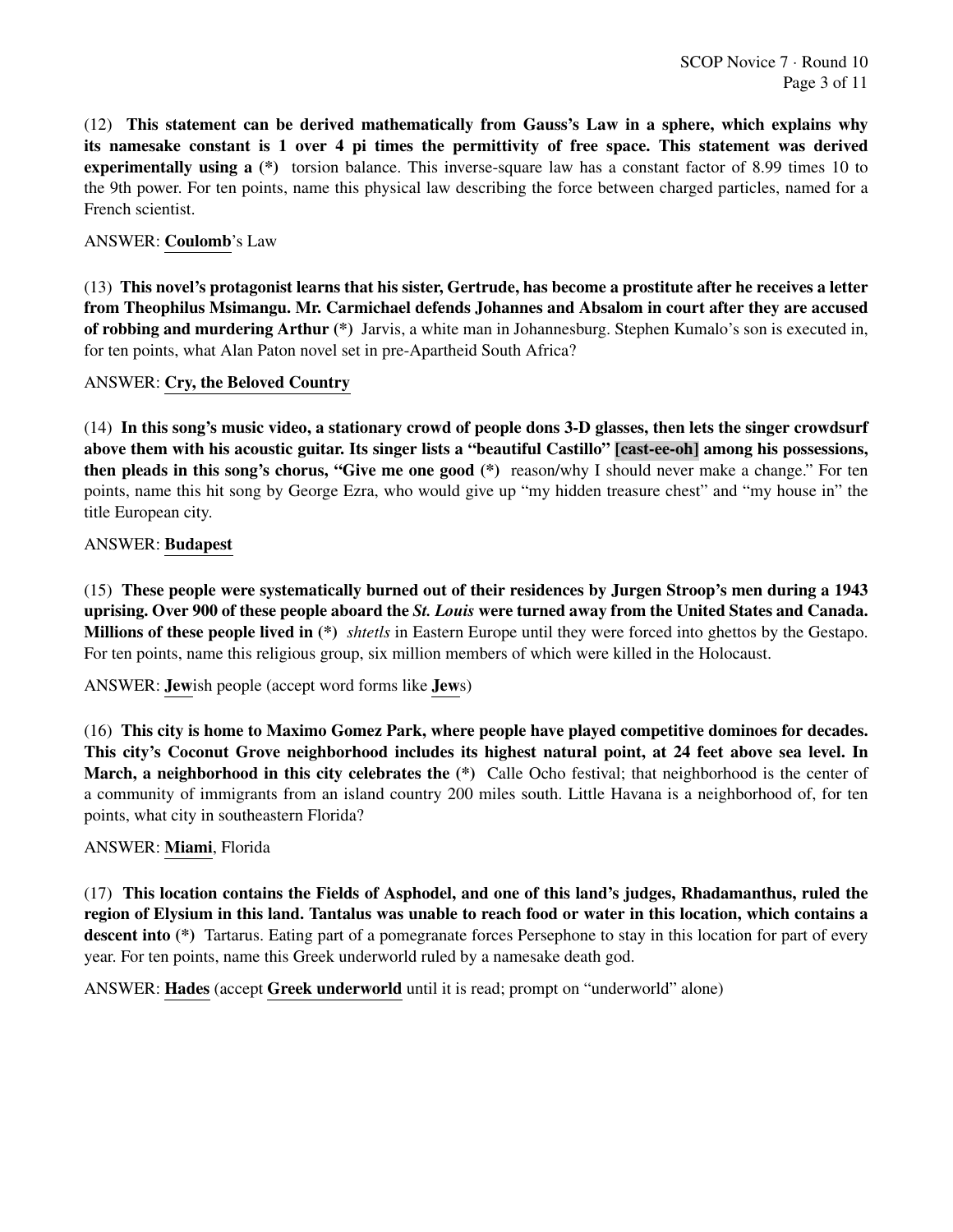(18) In 1892, revolutionaries in what is now this country founded the Katipunan society and named the exiled Jose Rizal its president. Manuel Quezon succeeded this country's first president, Emilio Aguinaldo, who had led this country's people in revolt against (\*) Spanish rule and, after an 1898 war, American rule. George Dewey led the US Navy to a decisive victory against the Spanish fleet in, for ten points, what modern-day Asian country's Manila Bay?

ANSWER: Republic of the Philippines

(19) In this novel, a noisy ex-blacksmith gives up his blankets for the protagonist, who becomes a flag-bearer when the 304th regiment is sent on a suicide mission. This novel's protagonist is hit with the butt of a rifle, but Wilson thinks he was grazed by a bullet. (\*) Jim Conklin and the protagonist desert a battle in this novel, in which a "tattered soldier" asks Henry Fleming to show the title wound. For ten points, name this Civil War-era novel by Stephen Crane.

# ANSWER: The Red Badge of Courage

(20) During the pachytene stage of this process, chiasmata are created where non-sister chromatids exchange material. One form of this process creates three polar bodies and an (\*) ovum. The products of this process only have half the original number of chromosomes, but can fuse to form a diploid zygote. For ten points, name this form of cell division that produces four haploid gametes, contrasted with a process that produces two daughter cells, mitosis.

ANSWER: meiosis (prompt on cell division before said)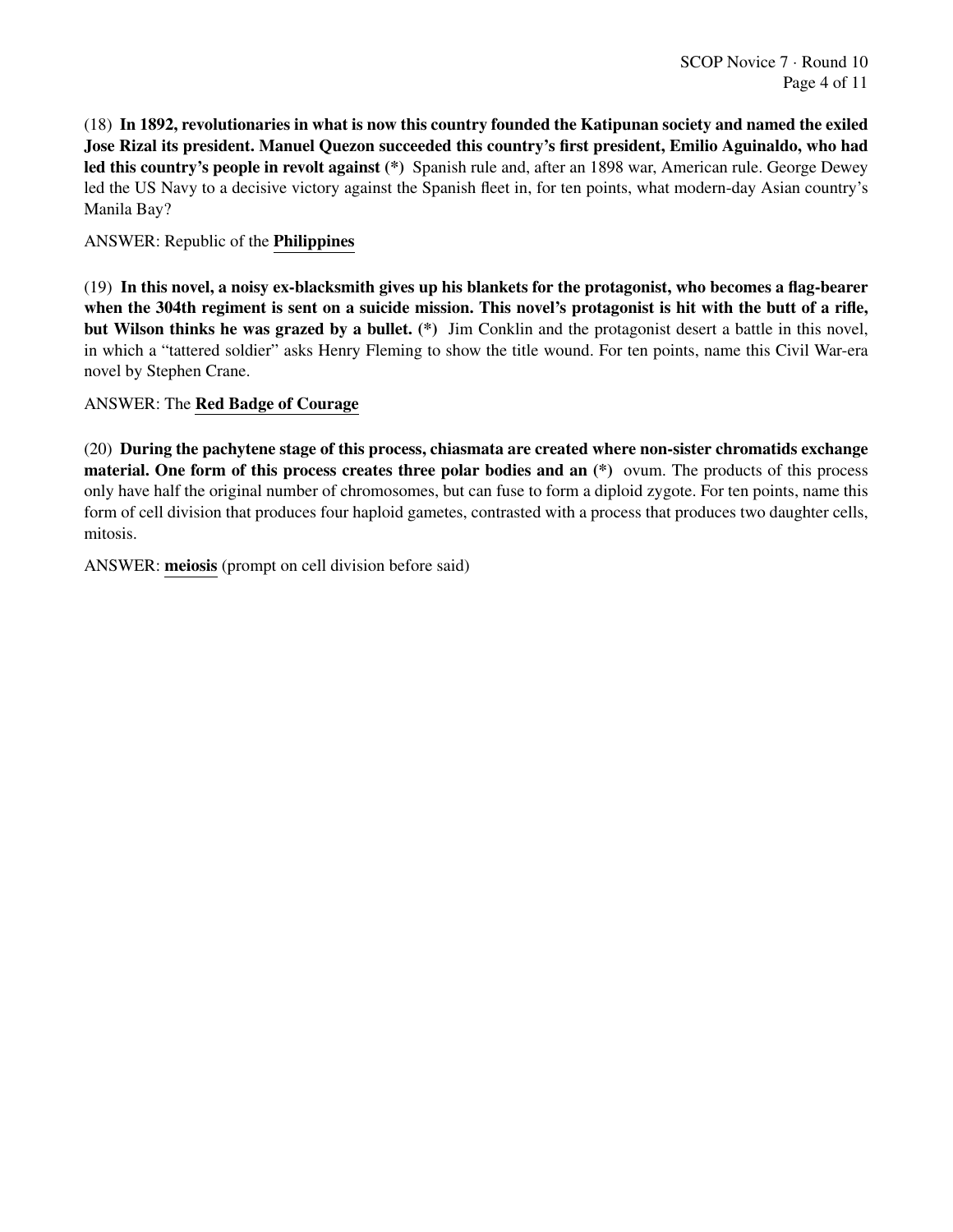# Bonuses

(1) The political philosophy of this country's 20th century dictator was outlined in *The Green Book*, which explained the *jamahiriya* system. For ten points each,

Name this African country where a "Brother Leader" guided a revolution against King Idris in 1969, then was overthrown in a 2011 civil war and replaced by a National Transitional Council.

# ANSWER: Libya

This dictator ruled Libya until Arab Spring protests and civil war toppled his government. He was captured and killed in October 2011 after which his body was displayed in a freezer for several days.

# ANSWER: Muammar Gaddafi (accept Qaddafi)

In the early days of the Libyan Civil War, Gaddafi's army killed hundreds of protesters in this eastern Libyan city. On September 11, 2012, a U.S. diplomatic mission in this city was attacked by Ansar al-Sharia gunmen, who killed four Americans, including Ambassador Chris Stevens.

# ANSWER: Benghazi

(2) For ten points each, answer the following about heat given off during a chemical reaction.

This term describes any device that measures heat change during a reaction; examples include a "bomb" type. They generally involve a thermometer in a container of water, such that the heat given off by the reaction heats the water.

## ANSWER: (bomb) calorimeter

The thermometer measures the change in this quantity, given in units of degrees Celsius.

#### ANSWER: temperature

In an exothermic reaction, heat is released from the system; assuming constant pressure, this quantity for the system decreases as a result. This quantity is the measurement of the heat content of the system.

# ANSWER: enthalpy (accept H)

(3) This novel's protagonist kills Spitz and lives with John Thornton. For ten points each,

Name this novel in which Buck is kidnapped from Judge Miller's home to work in Alaska during the gold rush.

#### ANSWER: The Call of the Wild

*The Call of the Wild* is by this American author of *White Fang* and *The Sea Wolf*.

# ANSWER: John Griffith "Jack" London (accept John Griffith Chaney)

Buck is one of these animals, which frequently appear in Jack London stories. The title character of *White Fang* is half wolf and half one of these animals.

# ANSWER: dogs (accept canis familiaris or canis lupus familiaris)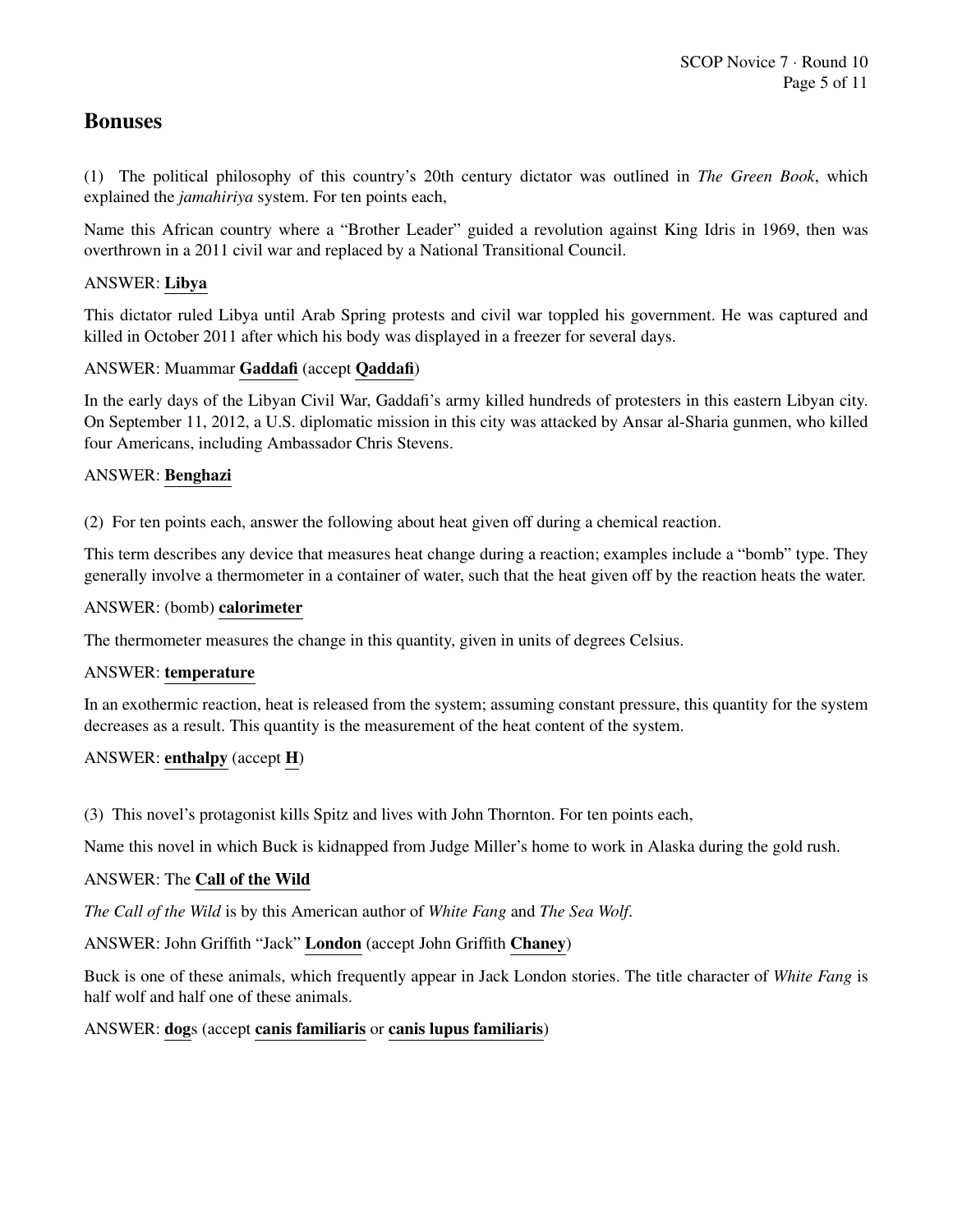(4) In 1978, this man pled guilty to cocaine trafficking charges and served over two years in federal prison. For ten points each,

Name this family-friendly comedian who played Tim "the Tool Man" Taylor on *Home Improvement* and voiced Buzz Lightyear in the *Toy Story* film series.

# ANSWER: Tim Allen

In a 1994 movie, Tim Allen's character, Scott Calvin, kills this figure on Christmas Eve and is legally obliged to replace him at the North Pole.

## ANSWER: Santa Claus

A 2016 viral video replaced every image file in this 1993 computer game with a picture of Tim Allen and sound file with Allen's grunt from *Home Improvement*. This first-person shooter, released by id Software a year after *Wolfenstein 3D*, is set on Mars.

# ANSWER: Doom

(5) In a painting depicting this park, a woman in pink walks a young girl in white toward the viewer and a gray-clad couple walk a monkey on a leash. For ten points each,

Name this subject of a Georges Seurat [zhorzh soo-RAHt] painting, in which small dots of paint combine to create a scene of upper- and lower-class Parisians relaxing on this park in the Seine [sen].

ANSWER: A Sunday Afternoon on the Island of La Grande Jatte (accept A Sunday Afternoon on the Isle of La Grande Jatte; accept Un dimanche après-midi à l'Île de la Grande Jatte; accept Île de la Jatte)

Seurat's *A Sunday Afternoon on the Island of La Grande Jatte* is an example of this artistic technique, in which dabs of pure color, instead of brushstrokes of mixed colors, create the impression of a unified whole painting.

ANSWER: pointillism (accept word forms like pointillists; accept divisionism or divisionists; accept chromoluminarism or chromoluminarists)

Pointillist works use the human eye to visually mix dots of pure color, which depends heavily on the eye's ability to see secondary colors, like purple, orange, and green, in combinations of this group of colors.

#### ANSWER: primary colors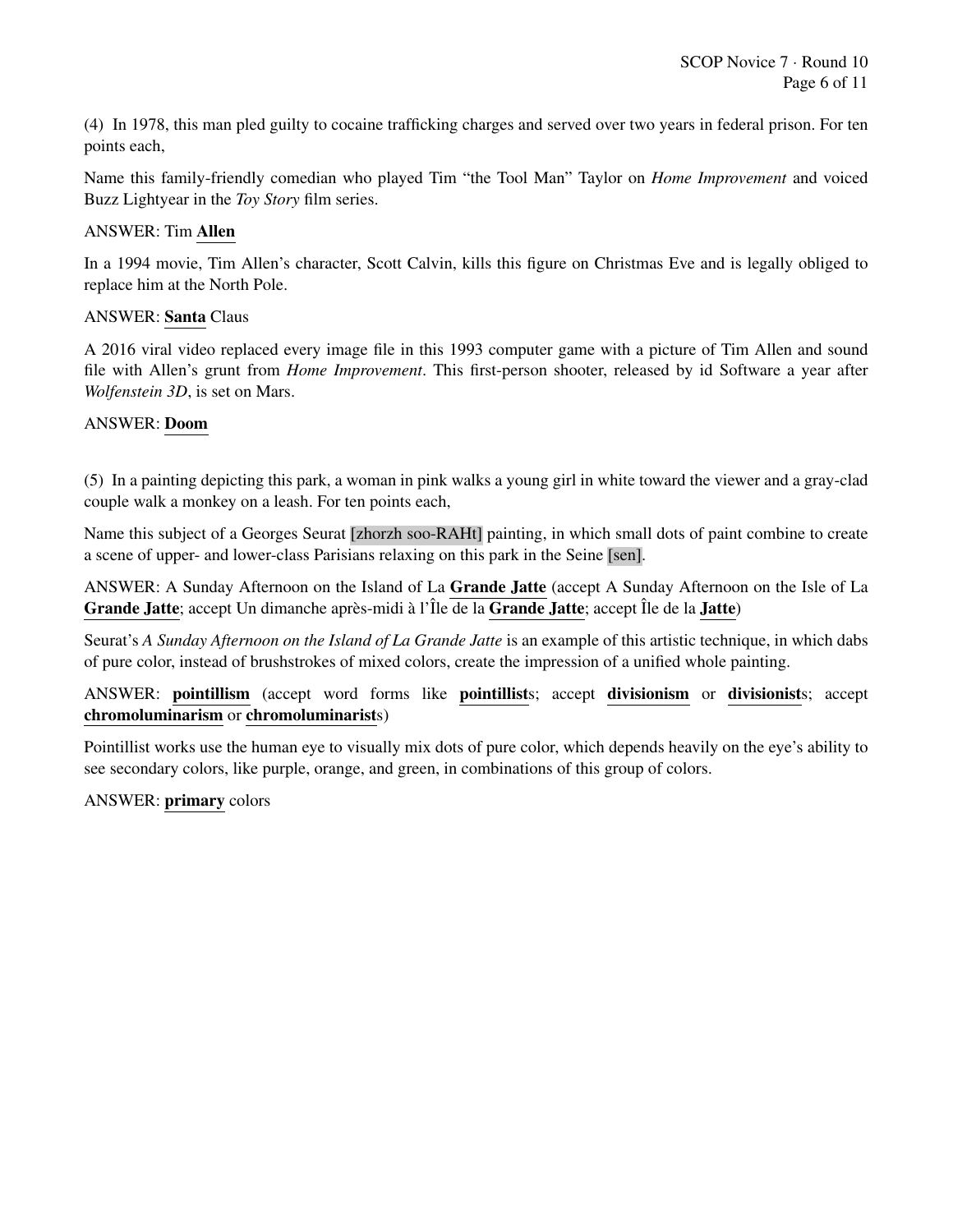(6) In this collection, a Miller tells a story in which Alisoun comically tricks her husband, John, and a student named Absalom with the help of her lover, Nicholas. For ten points each,

Name this Middle English collection, in which the Wife of Bath, a Knight, and a group of other pilgrims tell stories while resting at the Tabard Inn on the way to the shrine of Thomas Beckett.

## ANSWER: The Canterbury Tales

This author helped popularize the use of Middle English, rather than French or Latin, in works of literature like *Troilus and Criseyde* and *The Legend of Good Women*, and wrote *The Canterbury Tales*.

## ANSWER: Geoffrey Chaucer

In this Middle English long poem by Geoffrey Chaucer, the narrator follows Scipio Africanus into the Temple of Venus to witness a meeting in which birds argue about choosing their mates.

#### ANSWER: The Parlement of Foules

(7) At this battle, Aristides the Just led a force that held the battlefield while the rest of the Athenians went back home to defend against a surprise landing. For ten points each,

Name this 490 BC battle that ended an invasion of Greece. Pheidippides legendarily ran some 26 miles back to Athens to deliver news of this victory.

#### ANSWER: Battle of Marathon

Ten years after Marathon, Xerxes [zerk-zees] the Great led a second invasion; after success at Thermopylae and Artemisium, his fleet was destroyed in this 480 BC battle in a strait west of Athens.

#### ANSWER: Battle of Salamis

This empire lost at Marathon under the rule of Darius the Great and lost at Salamis under Xerxes.

#### ANSWER: Persian Empire (accept Achaemenid Empire)

(8) The Sigurd Stones use these written characters to tell the story of a legendary Norse hero. For ten points each,

Name this writing system used to represent ancient Germanic alphabets. These angular characters were carved into stones to record legends and myths.

#### ANSWER: runes

The Sigurd Stones are runestones that tell the story of the hero Sigurd, who killed one of these mythical, firebreathing creatures.

#### ANSWER: dragons

This legendary Christian martyr and patron saint of England legendarily slew a dragon as one of the Fourteen Holy Helpers.

#### ANSWER: Saint George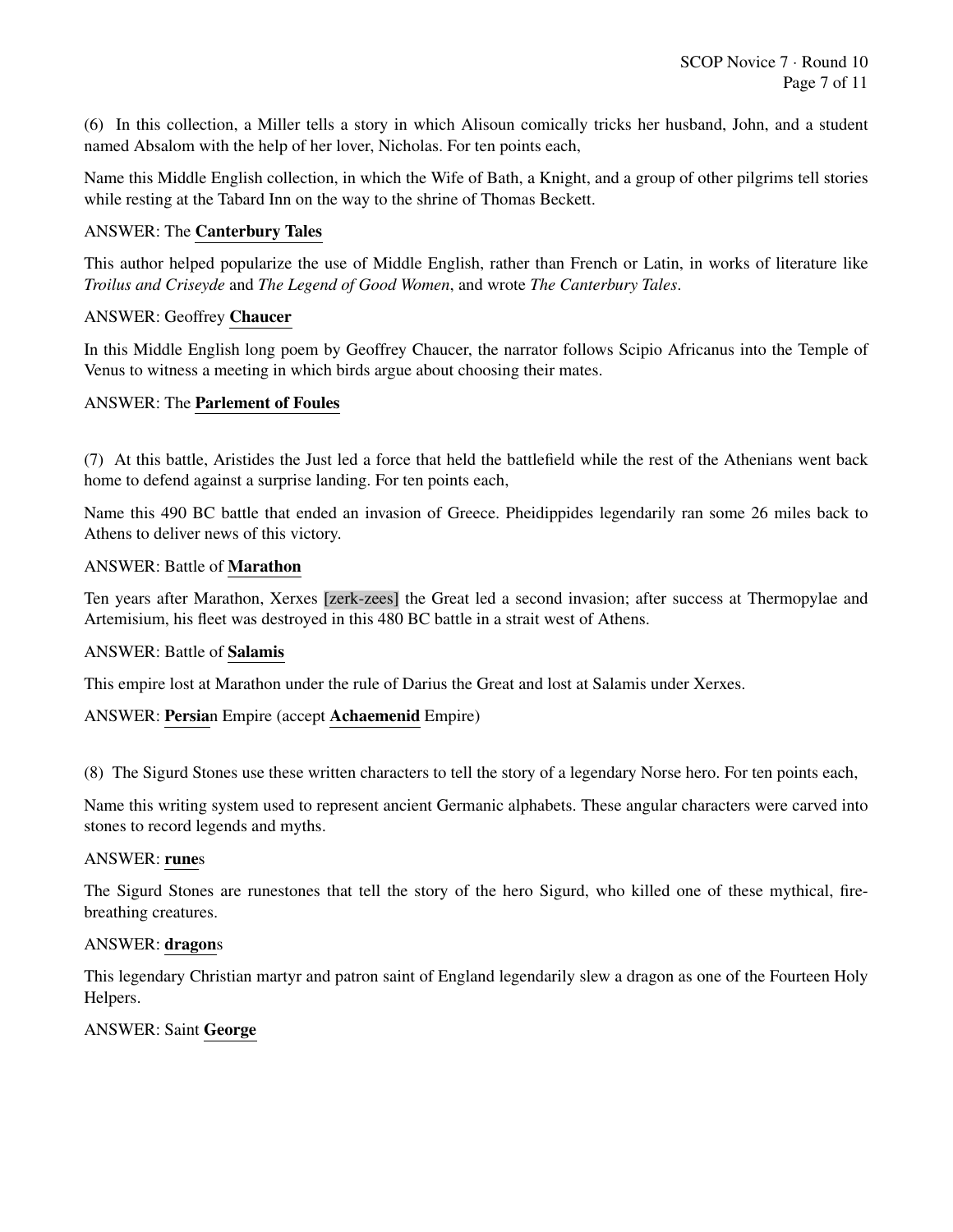(9) California geologists lamented the June 2016 repair of a curb in Oakland because it destroyed a remarkable example of the effects of one of these systems. For ten points each,

Name these fractures in the Earth's crust, along which large sections of rock may move. Examples of these systems are the aforementioned Hayward and the San Andreas, also in California.

#### ANSWER: fault line

A quick movement along a fault can release a great deal of energy, causing one of these natural disasters. A catastrophic one of these events, named for nearby Loma Prieta Peak, struck San Francisco in 1989.

#### ANSWER: earthquake

The San Andreas is a transform fault on the boundary between tectonic plates; the stress along the fault is caused in part by this process, in which one tectonic plate moves under another and is forced toward the mantle.

#### ANSWER: subduction

(10) The Seikan Tunnel, the world's largest underwater tunnel, runs underneath the Tsugaru Strait, connecting this island with Honshu to its south. For ten points each,

Name this second largest island of a certain East Asian country. This island hosted the 1972 Winter Olympics in Sapporo.

#### ANSWER: Hokkaido

Hokkaido is the northernmost of the four main islands of this country; its other major islands include Kyushu, Shikoku, and Okinawa.

#### ANSWER: Japan

The Seikan Tunnel was improved in 2005 to allow Shinkansen, this type of vehicle, to travel through the tunnel.

ANSWER: high-speed train (accept bullet train; accept equivalents for train, like high-speed rail; prompt on train alone)

(11) The name for this set is derived from the Latin for "whole," and it's symbolized with a blackboard-bold Z, from the German for "numbers." For ten points each,

Name this specific type of number that includes all numbers whose decimal expansions include only zeroes after the decimal point.

#### ANSWER: integers

This is the only integer that is its own additive inverse.

#### ANSWER: zero

The set of integers has this property for addition, subtraction, and multiplication, but not division, as shown by the counterexample "5 divided by 4 is not an integer."

ANSWER: closure (accept word forms, such as being closed under division)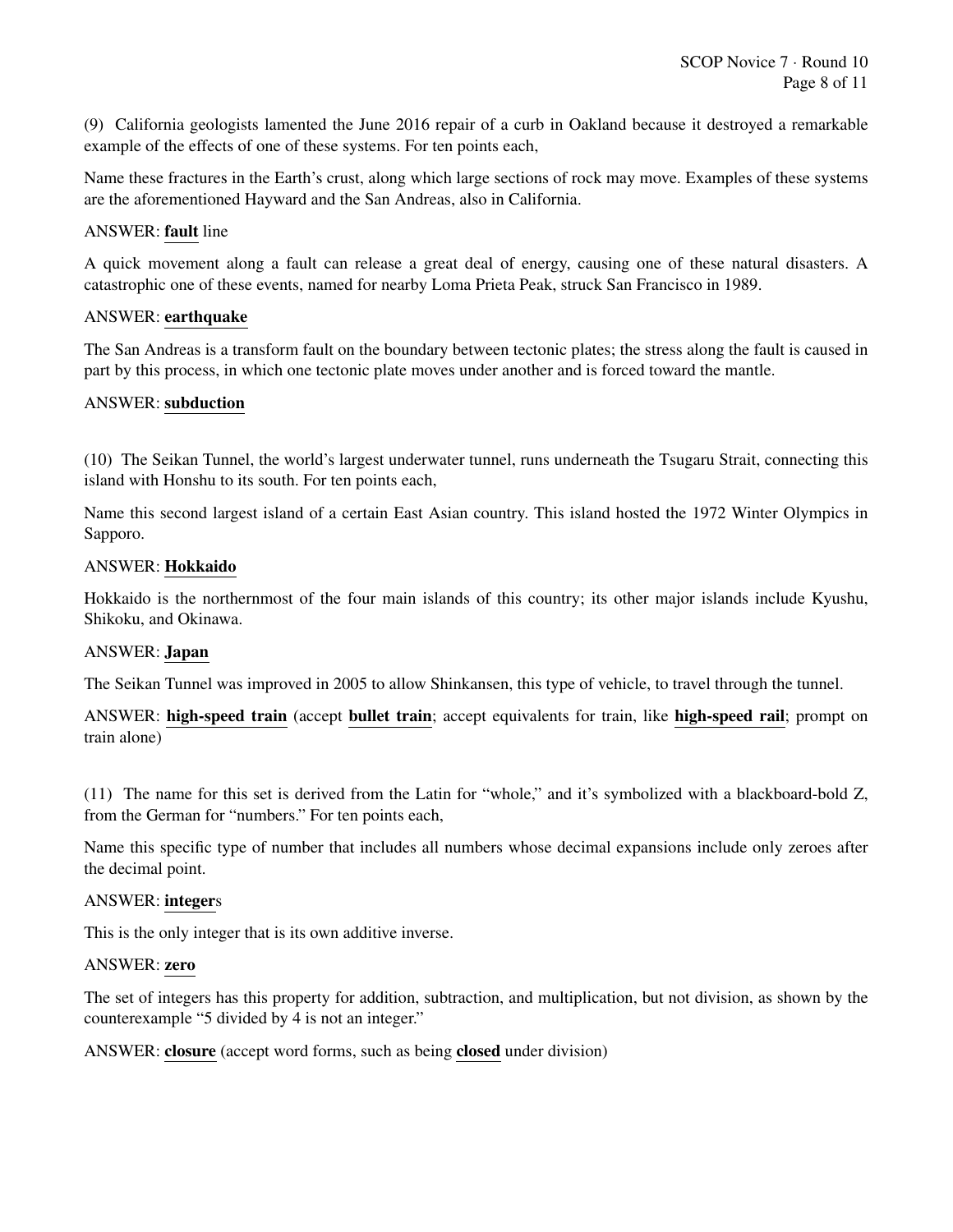(12) One of this man's first actions as President was the pardoning of all draft dodgers from the Vietnam War. For ten points each,

Name this 39th U.S. President, a Georgian peanut farmer who defeated Gerald Ford in the 1976 election.

#### ANSWER: James Earl "Jimmy" Carter

Though Carter's administration has not been considered particularly successful by many historians, his postpresidency work as a negotiator and philanthropist earned him this award in 2002. Three other U.S. Presidents have earned this award: Teddy Roosevelt, Woodrow Wilson, and Barack Obama.

#### ANSWER: Nobel Peace Prize (prompt on partial answers)

Carter's volunteer work with this non-profit organization, which works to build affordable housing, rose its awareness worldwide.

#### ANSWER: Habitat for Humanity

(13) In action potentials, electrical impulses are passed between these cells through short gaps called synapses. For ten points each,

Name these cells, also called neurons, that are found within the brain and spinal cord.

#### ANSWER: nerve cells

An action potential travels across these long structures, carrying the impulse away from the body of the nerve cell. Like dendrites, these structures protrude from the nerve cell.

#### ANSWER: axons

Axons are covered by a protective myelin sheath, which is degraded in this autoimmune disease, abbreviated MS.

#### ANSWER: multiple sclerosis

(14) The five-beat rhythm "triplet, quarter, quarter, two eighths, quarter" opens this piece and forms a drum ostinato in "History Has Its Eyes On You" from Act 1 of *Hamilton*. For ten points each,

Name this first movement of a seven-movement suite. The aforementioned rhythm evokes a militaristic motion throughout this piece, as contrasted with the "peaceful" movement that follows it.

ANSWER: Mars, the Bringer of War (accept either or both names; do not accept or prompt [and definitely do not reveal!] The Planets)

"Mars, the Bringer of War," "Jupiter, the Bringer of Jollity," and "Neptune, the Mystic" are among the seven movements of this suite. This work does not include movements for Earth or the then-undiscovered Pluto.

#### ANSWER: The Planets

This English composer was inspired by astrology to write *The Planets*.

#### ANSWER: Gustav Holst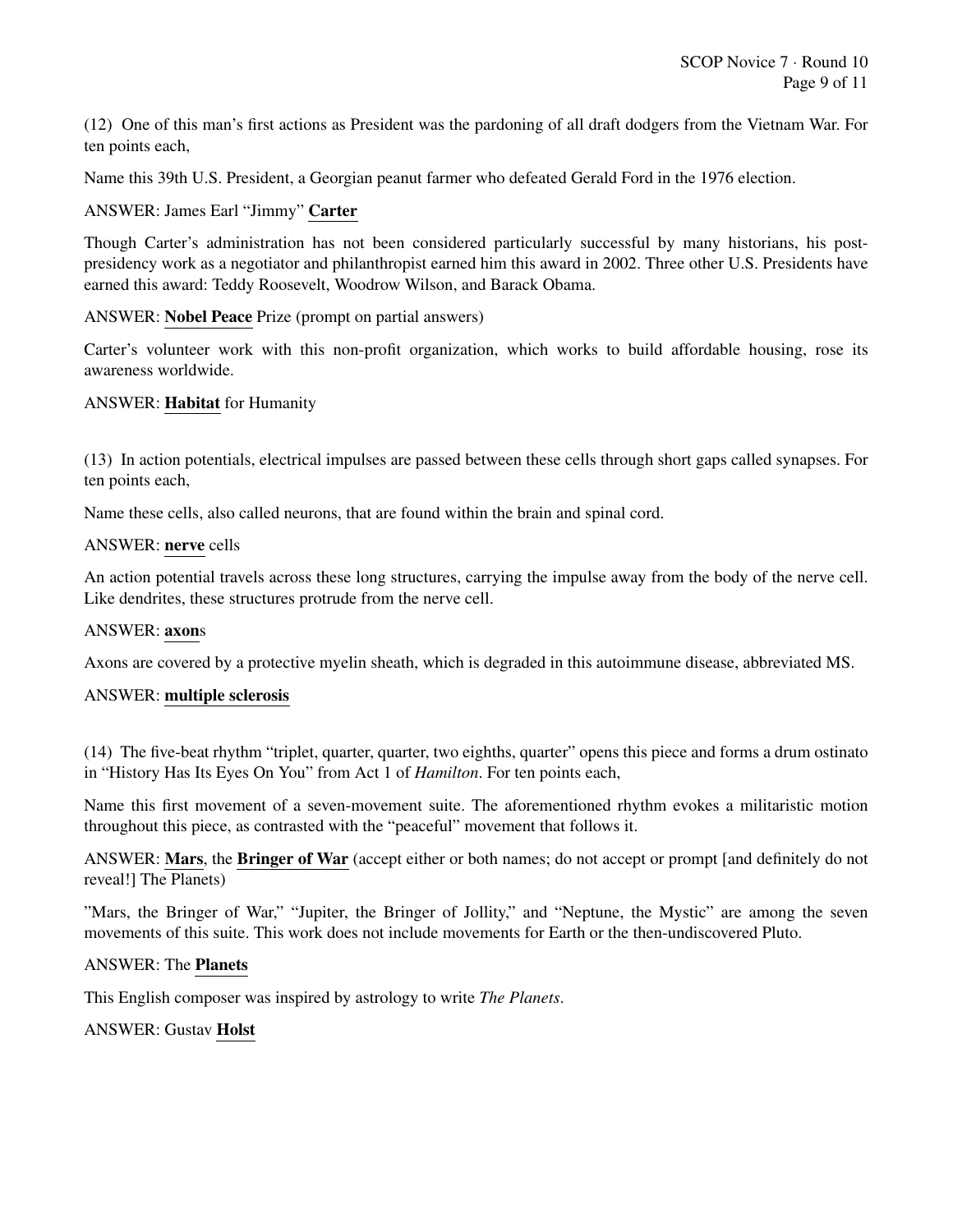(15) This man was cursed to wander the earth as punishment for committing the first biblical murder. For ten points each,

Name this son of Adam and Eve, who murdered his brother Abel in a jealous rage.

## ANSWER: Cain (accept Qayin)

The Curse of Canaan was given to the son of this man, whose mysterious crime was looking upon his father's nakedness. This man was the youngest son of Noah.

#### ANSWER: Ham

In the books of Matthew and Mark, Jesus placed a curse on a tree of this type after he discovered that it wasn't yet in season to bear this type of fruit.

#### ANSWER: fig tree

(16) For ten points each, answer the following about literary diaries and memoirs.

This German teenager kept a diary while hiding in a Secret Annex in Amsterdam during World War II; her father edited and published the diary after the war.

#### ANSWER: Anne Frank

This author's 1972 memoir, *A Circle of Quiet*, breaks the usual structure of a diary by piecing together facts into a single, not-completely-true story. Her 1963 novel *A Wrinkle in Time* broke the then-usual structure of a children's novel by directly considering evil.

#### ANSWER: Madeleine L'Engle

This rival of Lady Murasaki recorded Japanese courtly goings-on in *The Pillow Book*.

#### ANSWER: Sei Shonagon

(17) In this war, American militia were defeated at Stillman's Run, where a future President is believed to have served in burial duty. For ten points each,

Name this 1832 war in which a group of Sauk warriors, called the British Band, marched through Illinois and Wisconsin trying to find a place to resettle.

#### ANSWER: Black Hawk War

This 16th U.S. President served in the Black Hawk War as a captain in the Illinois militia.

#### ANSWER: Abraham Lincoln

Troops under this U.S. general were prevented from assisting in the Black Hawk War by cholera. This man, known as "Old Fuss and Feathers," was highly respected for his leadership during the Mexican-American War and his development of the Civil War's Anaconda Plan.

#### ANSWER: Winfield Scott